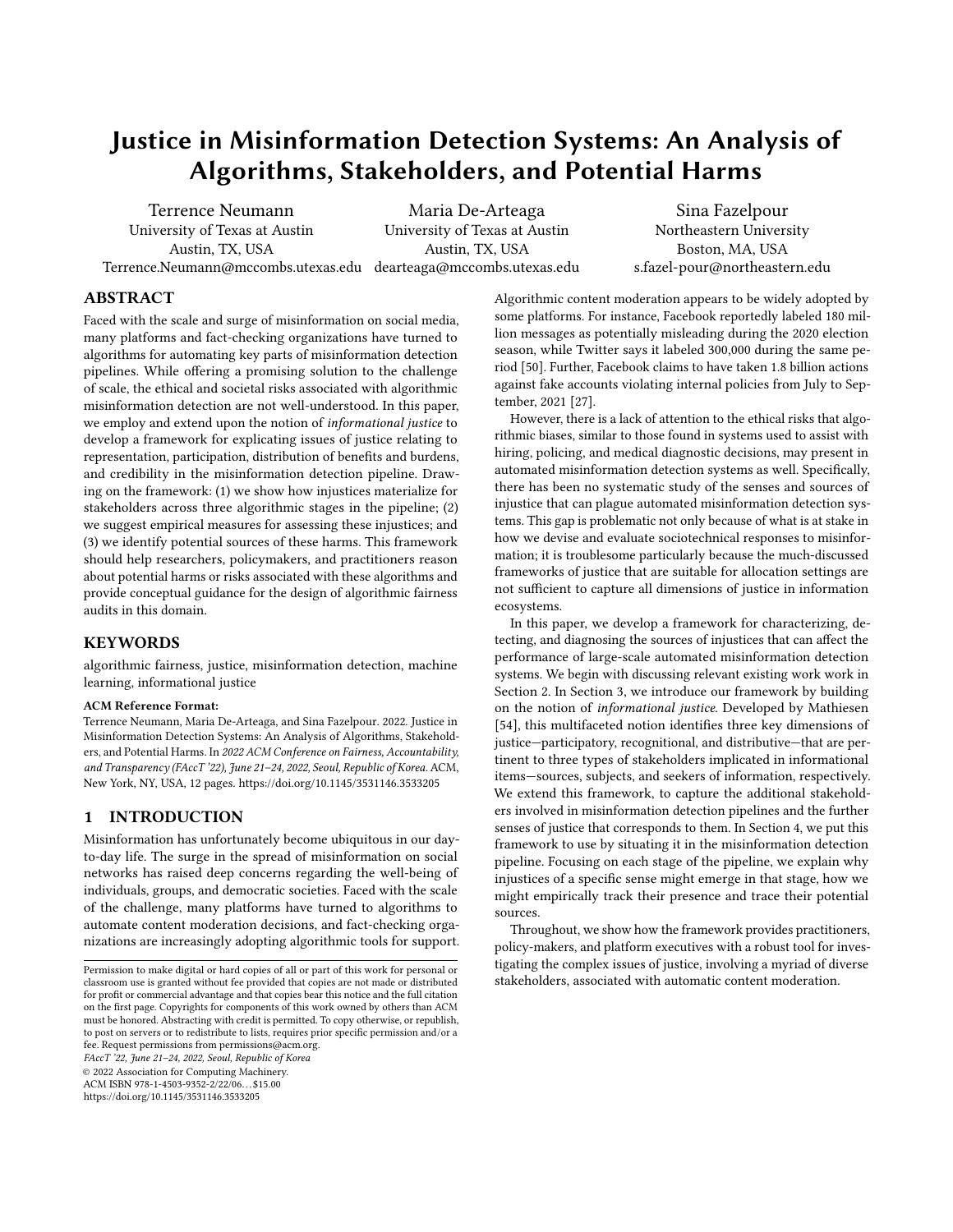## <span id="page-1-0"></span>2 BACKGROUND AND RELATED WORK

# <span id="page-1-2"></span>2.1 Machine Learning and Algorithmic Injustices

The study of injustices that may result from the deployment of machine learning systems has largely focused on the risks of algorithmic bias [\[10\]](#page-10-2), paying special attention to classification tasks that may inform the allocations of benefits and burdens [\[28,](#page-10-3) [58\]](#page-11-2). In such contexts, researchers have emphasized the risks of compounding inequalities [\[25\]](#page-10-4) and historical injustices [\[40\]](#page-10-5) in domains such as criminal justice [\[3\]](#page-10-6), human resources [\[18\]](#page-10-7), and healthcare [\[62\]](#page-11-3). While these relate primarily to allocative harms [\[9\]](#page-10-8), representational harms have also received attention in the information retrieval context, with special attention devoted to stereotyping [\[13,](#page-10-9) [57\]](#page-11-4).

Most closely related to our work is research on algorithmic fairness in the context of hate speech detection, as it constitutes another type of harmful online content [\[8\]](#page-10-10). Research in this space has empirically shown that automated hate speech detection systems may incorrectly label African American English tweets as toxic at disproportionate rates [\[65\]](#page-11-5), and similar patterns of errors are observed for statements discussing identity of belonging to minoritized groups, such as posts saying "I am gay" [\[19\]](#page-10-11). This line of research has also provided critical perspectives of the datasets used to train these systems [\[51,](#page-10-12) [73\]](#page-11-6), and conducted ethnographic studies around expectations and responses to these systems [\[47\]](#page-10-13).

## 2.2 Governance of Content Moderation

Governance mechanisms regarding content moderation vary around the world [\[33\]](#page-10-14). For instance, in the United States, Section 230 of the Communications Decency Act of 1996 remains a crucial piece of legislation impacting content moderation. The legislation intended to reform tort law in light of the widespread impacts of the internet [\[69\]](#page-11-7). In a world becoming increasingly digitally connected, owners of digital platforms that connected massive amounts of internet users - either for purely social reasons or for commercial exchanges - were afraid that they might face an untenable burden of liability for the behaviors of their user base. In response to these fears, Section 230 effectively removes liability for these internet companies - called "intermediaries" - in all cases except those in which they "materially contribute" to this harmful user content.<sup>[1](#page-1-1)</sup> While this doctrine allowed online media and commerce to flourish without the constant threat of costly law suits, it also fostered an environment that was, at best, neutral to those harmed by user generated content. By completely detaching these companies from the harms stemming from their users' behaviors, a poor system of incentives developed in which genuinely harmful content proliferated.

Social media companies have, to date, used a largely tactical and supposedly neutral approach to content moderation, characterized by an ever-growing list of ad-hoc rules formed in response to political pressure from lawmakers or interest groups. This, according to Wihbey et al. [\[76\]](#page-11-8), is unjust and "creates an uncertain epistemic environment ... inviting claims of bias, favoritism, and censorship. [p. 8]" As an example of the limited use and potential harms of such ad-hoc tactics, consider Facebook's response to the claim, especially made by the politically conservative, that misinformation

labels displayed by social media companies are politically biased. In response to this, Facebook is reported to have changed some of its content standards to allow content that previously would have been flagged as misinformation to remain unlabeled and unaltered [\[23\]](#page-10-15). That is, the response consisted of altering content moderation standards as they relate to only some sources of information to mitigate the claim. Yet, this response could lead to potential discrepancies in the quality of labeled misinformation for different seekers of information, and the harms associated with this will be discussed in subsequent sections.

## 2.3 Harms of Misinformation

Many significant harms associated with misinformation and disinformation have been documented. For instance, researchers have observed harms related to: the adoption of addictive habits [\[77\]](#page-11-9); receiving misleading health advice during a pandemic [\[75\]](#page-11-10); democracy and social institutions [\[55\]](#page-11-11); beliefs about climate change [\[72\]](#page-11-12); and situational awareness in humanitarian crises [\[71\]](#page-11-13).

Search engines and social media platforms may utilize targeted advertising as a source of revenue, in which content creators can promote their content to users with certain demographic or personality characteristics that yields a higher propensity to engage with the content [\[41,](#page-10-16) [43\]](#page-10-17). Research on "computational propaganda" has highlighted how adversaries intent on causing societal strife have used targeted advertising to show "weaponized" information likely to manipulate specific groups of users [\[14,](#page-10-18) [61\]](#page-11-14). (Some have also called this domain of research "social cyber-security" [\[12\]](#page-10-19).) Importantly, in some cases such attacks are facilitated by the automation of key tasks by social media platforms. For instance, there is evidence that algorithms implemented by Facebook created categories that clustered users based on their propensity to engage with anti-Semitic articles, and this information was made accessible to those willing to pay for it [\[4\]](#page-10-20).

In addition to being a potential risk to democracy and national security, targeted advertising can also pose an epistemic threat to communities. This can happen, for instance, when the technology facilitates the promotion of fraudulent products and conspiracy theories. Reports regarding ads on Facebook for a hat that could "protect [one's] head from 5G cell-phone radiation" are an instance of this threat, particularly when they coincide with the increased popularity and circulation of the related conspiracy theory on social media [\[53\]](#page-11-15). Further investigation of such ads point to the role of target advertising, such as when Facebook determines that a user is interested in the product category "pseudoscience" [\[53\]](#page-11-15).

Our work is crucially different from these lines of research in that we do not seek to study the harms associated to misinformation itself, but rather the injustices that particular stakeholders may encounter when deploying algorithmic tools to combat this phenomenon.

#### 2.4 Algorithmic Misinformation Detection

To combat the scale of misinformation, large social media companies (like Facebook) have developed algorithms and policies to identify and act upon misleading information shared on their platform. Facebook's system, in particular, automatically detects factual

<span id="page-1-1"></span><sup>&</sup>lt;sup>1</sup> Jones v. Dirty World Entertainment Recordings LLC, 755 F.3d 398 (6th Cir. 2014)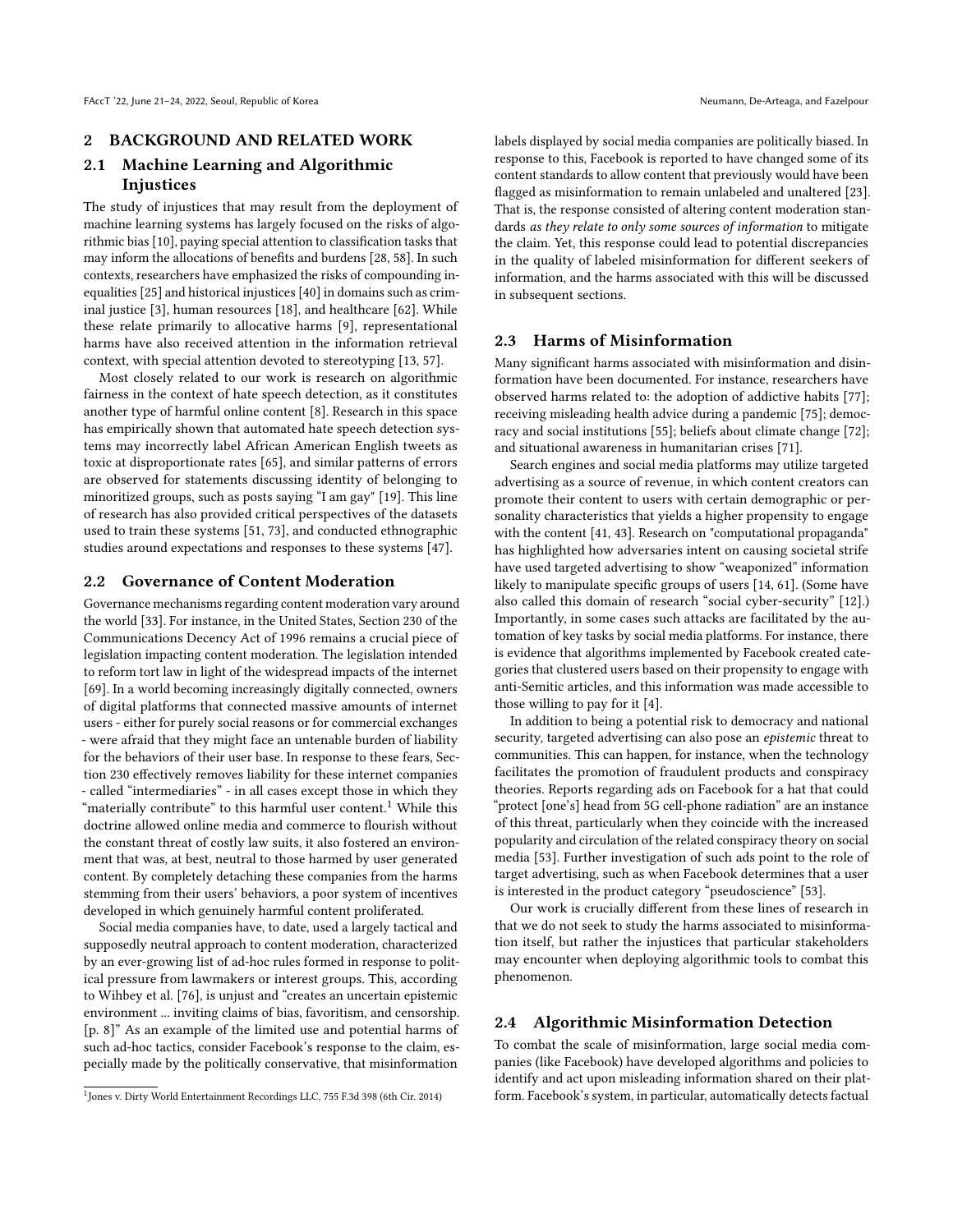claims worth checking. These claims would then be sent to an independent fact-checker to assess its veracity. Facebook also employs algorithms to determine if claims have been previously fact-checked by the human fact-checkers. If the result of this assessment is that a claim is false or misleading, Facebook "add(s) warnings and more context to content rated by third-party fact-checkers, reduc(es) their distribution, and remov(es) misinformation that may contribute to imminent harm" [\[26\]](#page-10-21).

Algorithmic misinformation detection can be composed of many sub-tasks, which some systems tackle independently while others attempt to solve in an end-to-end fashion. While the specifics of these tasks may evolve and change over time, we draw from Guo et al. [\[34\]](#page-10-22) to differentiate between three core (sequential) tasks: (1) Check-worthiness, which aims to spot factual claims that are worthy of fact-checking [\[11,](#page-10-23) [31,](#page-10-24) [39,](#page-10-25) [45\]](#page-10-26), (2) Evidence retrieval of potential evidence for identified claims [\[21,](#page-10-27) [49,](#page-10-28) [56,](#page-11-16) [60,](#page-11-17) [66,](#page-11-18) [70,](#page-11-19) [74\]](#page-11-20) , and (3) verdict prediction, which aims to establish the veracity of a claim [\[60,](#page-11-17) [63,](#page-11-21) [74\]](#page-11-20). In a survey on the topic by Zhou and Zafarani [\[78\]](#page-11-22), the authors identify how misinformation can be detected from four perspectives: (1) the false knowledge it carries; (2) its writing style; (3) its propagation patterns; and (4) the credibility of its source. In subsequent sections, we consider "general" machine learning methods with features that account for these four perspectives related to fact-checking.

## <span id="page-2-0"></span>3 JUSTICE & STAKEHOLDERS IN MISINFORMATION DETECTION

Misinformation detection pipelines consist of varied and many tasks, each of which can give rise to many ethical concerns. Precisely articulating these concerns requires a coherent normative framework for identifying the relevant stakeholders, mapping their legitimate rights and interests, and disentangling the distinct claims that they may justifiably have to justice. Therefore, well-known frameworks that focus on only a single stakeholder (i.e. the source of information) and single ethical notion (free speech) will be inadequate to describe the complex ethics of the information environment.

In this section, we provide this framework by building on Mathiesen's [\[54\]](#page-11-1) notion of informational justice—a multidimensional concept characterized in terms of "justice for persons and communities in their activities as seekers, sources, and subjects of information" [\[54,](#page-11-1) p. 199]. Mathiesen's [\[54\]](#page-11-1) framework originated in the context of information sciences, and so most directly applies to discussions of justice surrounding (mis)information. In order to comprehensively capture the concerns regarding misinformation detection, therefore, we need to appropriately extend the framework. In this section, we explain both the framework as well as our extensions. To see why a multidimensional notion of justice is needed in the first place, we begin by contrasting the situation in misinformation detection with the more familiar discussions of justice in allocation.

In common discussions of algorithmic fairness, each data point typically pertains to individuals (e.g., a job candidate in the case of hiring, a school district in the case of public funding allocations). These individuals tend to occupy a single direct stakeholder role, namely, that of decision subject. In allocation situations, these decision subjects encounter a decision-maker (e.g., an employer, a public funding body) who must decide how to distribute scarce resources and opportunities among them. Generally, here it is the decision subjects who have an invested interest in justice—more specifically distributive justice [\[24\]](#page-10-29)—, while the primary concerns of the decision-makers (to whom the demands of justice apply) might be in values such as efficiency (e.g., for profit or for social welfare).<sup>[2](#page-2-1)</sup>

In the case of informational items, in contrast, each data point typically relates to multiple stakeholders, who interact with or are directly implicated in the informational item. A tweet or a book, for example, has an author and an audience, and it can have a particular individual or group as its subject matter. In Mathiesen's informational justice framework, these individuals or groups map onto three stakeholder roles: seekers of information, sources of information, and subjects of information. In the case of misinformation detection, in addition to the informational item that is the focus of evaluation (e.g., a tweet about which there has been a complaint), there is an additional type of informational item: evidence (e.g., in the form of the original complaint, or subsequent evidence gathered in verification). We identify an additional stakeholder role that is relevant to the evidence gathered during various stages of the process—from check-worthiness to truth verification): sources of evidence. Below, we describe each of these stakeholder types in more detail and explain the notion of justice most directly associated with them. Figure [1](#page-3-0) maps out these stakeholders in relation to the two informational items involved in misinformation identification: a claim and evidence regarding the claim.

Sources of Information and Participatory Justice. Sources of information in misinformation detection are authors of articles or content creators that produced or else posted a claim for dissemination over social media. Conceptions of justice relating to the sources of information involve balancing the right to participate in the "marketplace of ideas" with the duty to act "appropriately" (often as dictated by either federated or centralized user agreements) and to not intentionally deceive others. The notion of justice relevant to the sources of information thus pertains to participation. Participatory justice entails that "all members of society should have opportunities to communicate their point of view alone or in concert with others, to have that point of view taken into account, and to take part in shared decision making about the provision of information resources." In the context of misinformation detection, this entails certain rights of all users to have their opinions or thoughts heard by those connected to them, and, when applicable, to a broader audience. This would imply that all sources of information should be treated equally in a given social media ecosystem, regardless of their affiliation with any social-cultural group.

Subjects of Information and Recognitional Justice. Subjects of information are represented within claims made by sources of information. Subjects can be individuals or groups, or they can be conceptual topics. When subjects are individuals or groups, a just system would ensure that their reputation faces no undeserved

<span id="page-2-1"></span> $^2\mathrm{The}$  decision-makers might also be interested in being just, and, when we go beyond direct stakeholders, particular communities and groups as well as general public might also prize distributive justice.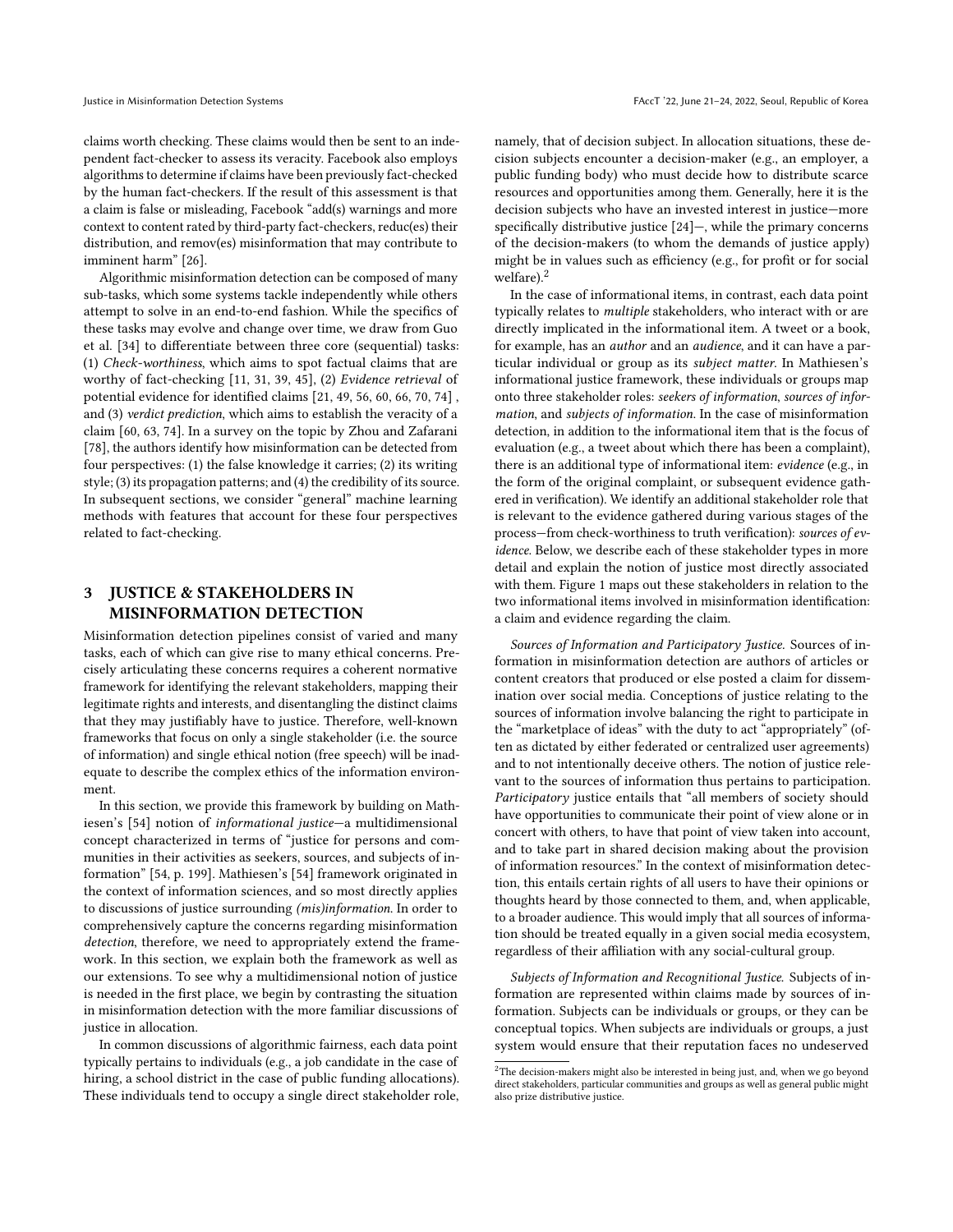<span id="page-3-0"></span>

#### Figure 1: This figure demonstrates how stakeholders are related to two informational items (claims and evidence) in automated misinformation detection, borrowing heavily from the informational justice framework posited by Mathiesen [\[54\]](#page-11-1).

harm from inaccurate claims made by others. More broadly, recognitional justice implies that "contents of information available within the information environment should include fair and accurate representations of all members of society." In the current context, recognitional justice has particular importance, for example, in cases of false claims and derogatory language directed at particular socialcultural groups.

Seekers of Information and Distributive Justice. Seekers of information are people or groups that may be impacted by the presence of information about a topic that is of relevance to them and the veracity of the claims (tweet, article, images, etc) about that topic circulating online. Given the foundational ways it shapes and interacts with our resources and opportunities, information can be seen as a critical good in our societies. Accordingly, the notion of justice that is particularly pertinent in relation to seekers of information is largely distributive in nature. That is, justice here pertains to how informational resources are distributed among individuals and groups, and it is undermined by disparities in the availability or quality of relevant information. On social media, for example, such disparities can happen when users from certain demographic backgrounds do not see potentially relevant information (e.g., do not see a relevant job ad because of a clustering of users in homophilic networks) or receive lower quality information (e.g., receive ads about irrelevant jobs perhaps due bias in the recommendation system). Similar issues apply in the case of misinformation detection. Distributive injustice can happen, for example, when misinformation targeted at a marginalized community is more likely to circulate unhindered. Like other cases of distributive justice, what precisely the demands of justice consist in here requires specifying (and agreeing upon) the relevant resource that is being distributed (e.g., information, "quality" of information in some sense) as well as the appropriate rule for the distribution of that resource.<sup>[3](#page-3-1)</sup>

Sources of Evidence and Epistemic Injustice. Individuals generating the second informational item—that is, evidence—constitute an additional stakeholder. Depending on the system design and the stage of the misinformation detection pipeline, this stakeholder may be a user of a platform who flags a claim (e.g., a twitter post), a fact-checker who independently analyzes the claim, a crowd worker surveyed to assess the veracity of the claim, or the author of an article that provides a stance towards the claim. In each case, the activities of these individuals results in the generation of a piece of evidence about the focal claim. Insofar as their activities directly shapes the information ecosystem, sources of evidence also may have a claim to participatory justice.

Here, however, we want to focus on another source of (in)justice that applies to sources of evidence more specifically, namely, epistemic justice. To the extent that misinformation detection systems fail to incorporate or else disregard the relevant knowledge produced by some sources of evidence, they may result in epistemic injustice. Particularly relevant in the misinformation detection context might be cases of testimonial injustice, where the claims of a source of evidence (e.g., that a tweet constitutes hate speech) receives an unfair deficit of credibility downstream (from other sources of evidence or an algorithm), and diminishes the source's capacity as a knower [\[30\]](#page-10-30). This type of epistemic injustice can be particularly problematic if it systematically affects members of marginalized communities.

Epistemic justice is not the only type of justice that is relevant to sources of evidence. Depending on a source of evidence's role, considerations of distributive justice can also come into play. Consider,

<span id="page-3-1"></span><sup>&</sup>lt;sup>3</sup>The appropriateness of the rule might depend on the context.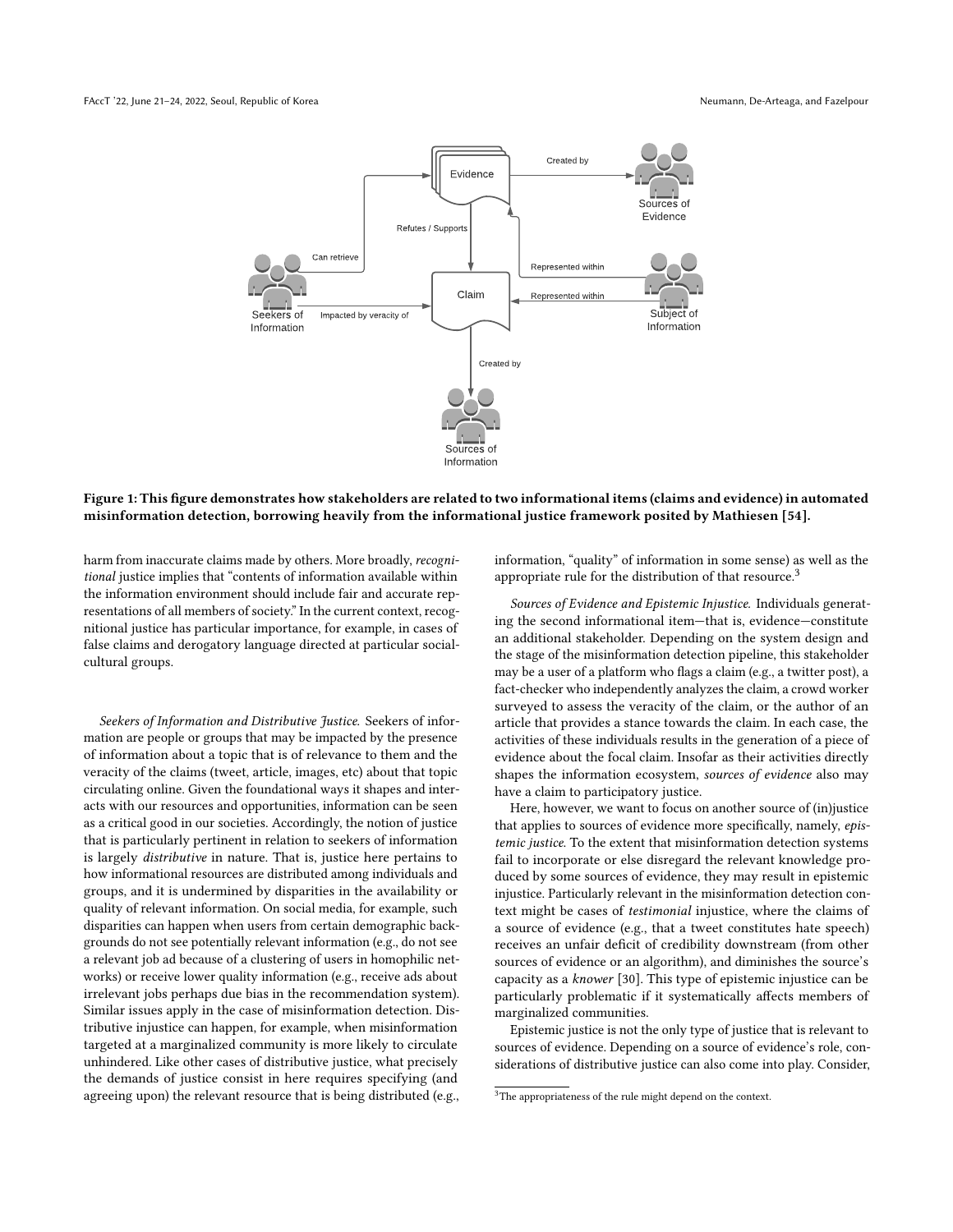for example, the emotional toll of hate speech on individuals from the targeted group. If there is a disparity in the amount and circulation of such speech such that individuals from affected groups are more likely to be forced to report and flag these items (that is, to voluntarily assume the role of sources of evidence), to that extent the information platform exhibits distributive injustice, potentially compounding existing disparities. Similar points apply to the toll of such speech on the mental health of crowdsource workers who are tasked to label or else assess the veracity of the claim.

In this section, we primarily focused on notions of justice in relation to claims (or evidence pertaining to them) that form the input to misinformation detection systems. In addition to this, issues of distributive justice become salient in relation to the misinformation detection systems themselves, insofar as the performance and impacts of these systems shapes how the benefits (e.g. information quality control) and burdens (e.g. over-scrutiny) of the technology are distributed. For example, as highlighted in [2.1,](#page-1-2) in many instances the classification errors of existing algorithms disproportionately harm members of disadvantaged groups, thus resulting in concerns about distributive injustice.

## <span id="page-4-0"></span>4 SITUATING ALGORITHMIC INJUSTICE IN THE MISINFORMATION DETECTION PIPELINE

Machine learning can be employed to automate the entire misinformation detection pipeline, or to assist in specific stages of it. Figure [2](#page-5-0) identifies the three central stages of the process, and provides a generalized view of the target objective at each of them. While specific design choices may vary across systems (e.g., choosing if check-worthiness is a multi-class label prediction problem or a regression problem), this general formulation enables us to situate the different types of injustices that may emerge at distinct functional stages of these systems.

Studying, anticipating or mitigating algorithmic harms requires the identification of stakeholder(s) affected by incorrect algorithmic predictions, together with the notion(s) of justice relevant to a stakeholder when a certain type of error is made. For example, some errors might result in undue scrutiny of speech or disproportionate harms stemming from the spread of misinformation, depending on whether the algorithm is over- or under-scrutinizing the content relevant to a particular group. In this section, we discuss the potential harms associated with different algorithms in automated misinformation detection, grounded on the taxonomy introduced in Section [3.](#page-2-0) For each algorithmic stage in the pipeline, we discuss: (1) a generalized framework/objective for the machine learning task; (2) the relevant sense of injustice to different stakeholders when affected by errors in algorithmic decisions, and (3) an overview of potential sources of these injustices.

#### 4.1 Automated Claim Detection

4.1.1 The Machine Learning Task. The first task in the automated misinformation detection pipeline is identifying "check-worthy" claims. According to Hassan et al. [\[39\]](#page-10-25), check-worthy claims are claims for which the "general public" would be interested in assessing their validity. For fact-checking organizations, these would be the claims (out of broader possible universe of claims) that they

choose to evaluate. Snopes, for instance, says this about how they decide what to fact-check: "We have long observed the principle that we write about whatever items the greatest number of readers are asking about or searching for at any given time, without any partisan considerations" [\[67\]](#page-11-23). It is worth noting that the motivations for identifying a subset of check-worthy claims may vary depending on the context and system design. Most commonly, check-worthiness is a prioritization mechanism to allocate the scarce resource that is human fact-checkers. Given the scalability of algorithmic fact-checking, such scarcity of fact-checking resources could be altered, but check-worthiness may remain as a relevant mechanism to screen content that should be fact-checked, conditioned on the nature of the claim.

Several model architectures have been proposed for detecting check-worthiness of textual data (e.g. [\[1,](#page-9-0) [11,](#page-10-23) [31,](#page-10-24) [39,](#page-10-25) [45\]](#page-10-26)). Hassan et al. [\[39\]](#page-10-25), for instance, gather numerous expert crowd-sourced labels for political speech sentences as either Non-Factual Sentence (opinion, belief), Unimportant Factual Sentence (facts that are not relevant to general pubic), and Check-Worthy Factual Sentence (facts that are relevant to general public). They then extract sentence sentiment, named entities, and tf-idf features from the vocabulary and optimize a support vector machine classifier predicting check-worthiness. As common in misinformation detection, this system relies on training data from a very specific, and likely not generalizable, corpus: political speeches.

CheckThat!, an annual misinformation prediction conference, has provided a dataset that contains 629 labeled English tweets pertaining to COVID-19 as a benchmark dataset [\[11\]](#page-10-23). The researchers gathered survey responses to five questions that attempted to capture the check-worthiness of each tweet. Participants in the machine learning competition were then asked to aggregate these labels and develop a model to predict check-worthiness for novel tweets.

Researchers investigating COVID-19 misinformation adopted a very similar approach to Barrón-Cedeño et al. [\[11\]](#page-10-23) for crowdsourcing labels to detect claims made on social media, except instead of aggregating the label, they implemented a multi-task learning approach, in which the correlated survey questions used to determine check-worthiness were modelled jointly [\[1\]](#page-9-0).

Some researchers have also framed the task as rumor detection, and have found success using metadata on social media (author information, rate of decay of engagement, reactions, and replies) jointly with semantic representations of the content to spot early propagation of rumors that should be fact-checked [\[31\]](#page-10-24).

In general, we frame the machine learning task as trying to recover the function:

$$
\overline{Y}_c = f_1(X, X_{meta})
$$
 (1)

Where  $\overline{Y}_c$  is the predicted check-worthiness label, score or vector of labels (binary, multi-class, or a tuple in the context of multi-task learning) for a given claim,  $X$  is a semantic representation of the claim, and  $X_{meta}$  is a vector of metadata associated with the claim (likes, reposts, etc). If a piece of content is predicted to be checkworthy, then it will pass to further stages in the misinformation detection pipeline, where evidence will be gathered in order to produce a veracity score or label. The check-worthiness algorithm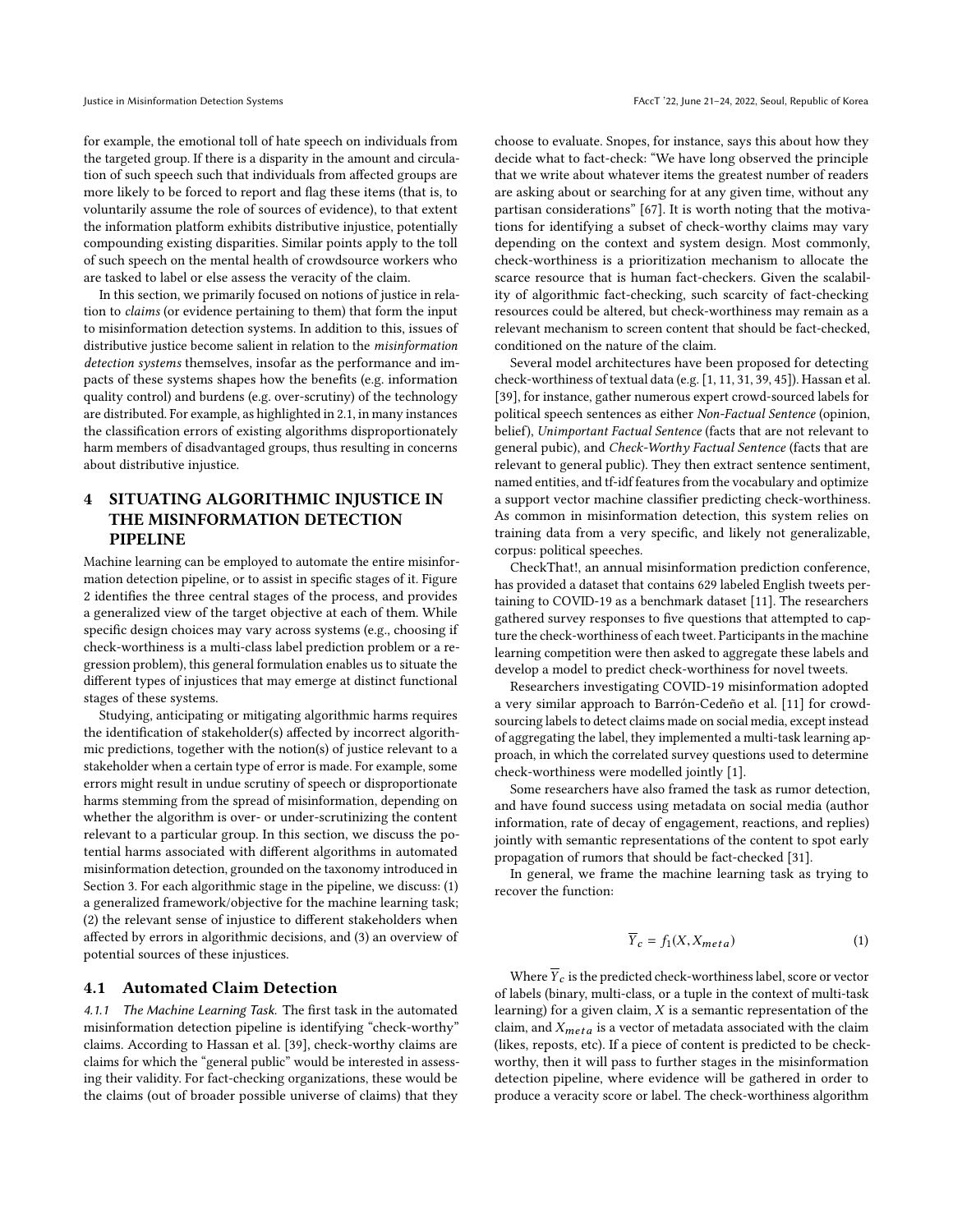<span id="page-5-0"></span>

#### Figure 2: A generic framework, used in conjunction with Figure [1,](#page-3-0) to examine issues of justice regarding algorithmic decisionmaking in the automated misinformation detection pipeline.

is concerned with reducing the scale of information for which evidence retrieval is necessary.

4.1.2 Issues of Justice. Under-scrutiny of the claims reported by, of interest to, or about a particular group can lead to a distributive injustice for sources of evidence, seekers and subjects of information, as a key moderator of the informational good (fact-checking) is not being distributed evenly amongst groups. Seekers of information may be harmed because they receive a comparatively lower standard of information quality, allowing them to more directly

feel the harms of misinformation than others. Recall the example from Section [2,](#page-1-0) where Facebook's seemingly ad-hoc content moderation policy led to claims of bias from conservative sources of information–a claim of participatory injustice in our framework. In response, Facebook changed the standards for evaluating misinformation from conservative sources of information, reducing scrutiny of some of these sources. By changing the standard for misinformation detection for specific groups (in this case, conservatives), harms fall upon (conservative) seekers of information, who are now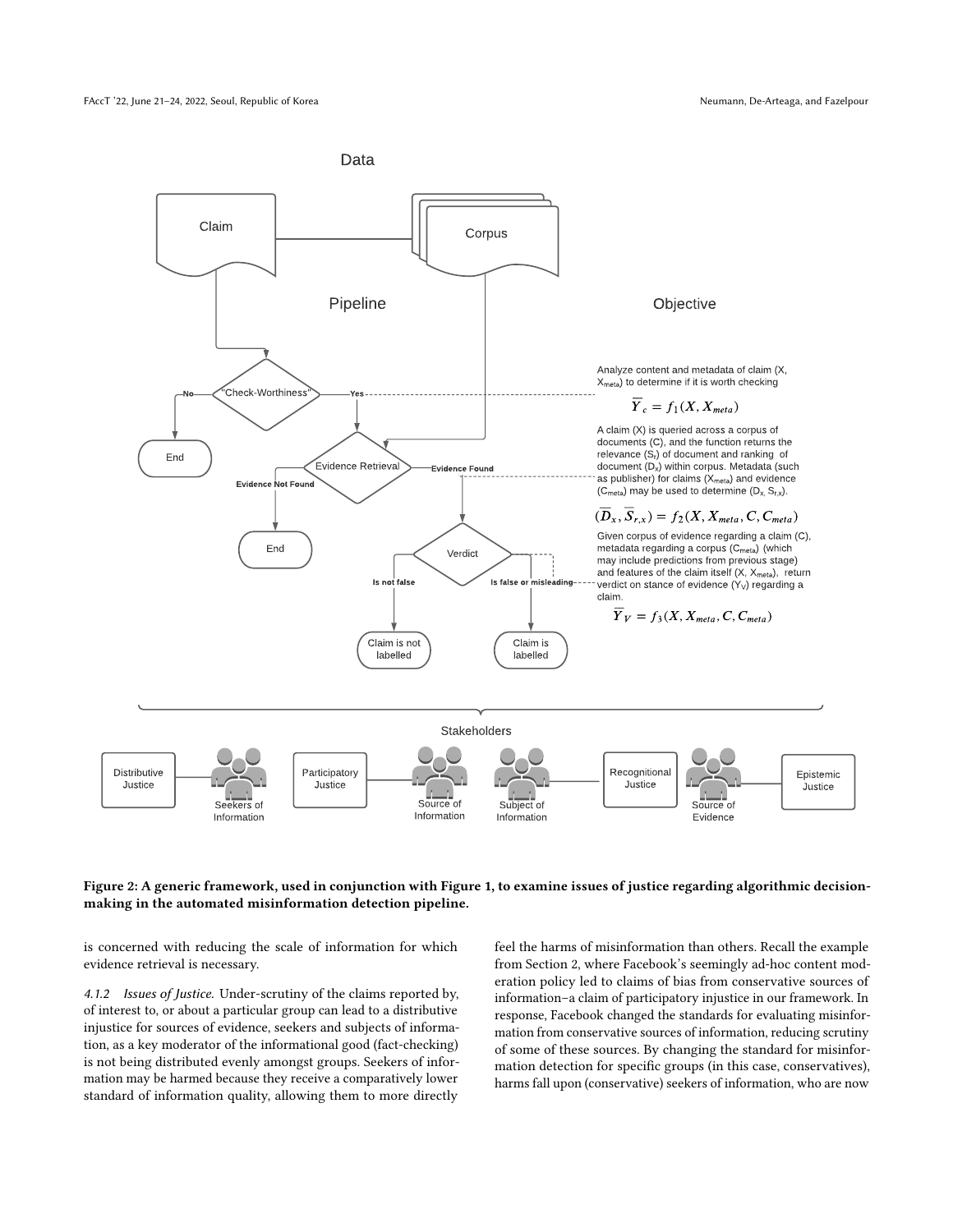more likely to be exposed to misinformation. Under-scrutiny errors at the claim detection stage may also affect subjects of information, who could be harmed if false claims were made against a community or an individual that could damage their reputation or fuel stigma and stereotypes and these claims were not prioritized to be fact-checked. Thus, failing to assess these claims could result in a recognitional injustice, by enabling inaccurate representations of members of society. Finally, in settings where user reports are an input to check-worthiness assessment, a disproportionate lack of attention to claims flagged by a community could constitute an epistemic injustice, which may additionally result in some of the injustices listed above for the same individuals and/or communities, when their role in relation to a claim is multi-faceted. While the type of injustice stemming from under-scrutiny will be different for different stakeholders, they all correspond to false negative errors. Thus, assessing equal opportunity [\[38\]](#page-10-31) as an algorithmic fairness metric is of relevance, where the sensitive attribute category will vary conditioned on the stakeholder.

Over-scrutiny may also constitute harms, although these will depend on the interaction with other portions of the system. By itself, marking something to be verified does not necessarily harm sources, seekers or subjects, especially if we assume perfect accuracy in the fact-checking stage. However, that is an unrealistic assumption, and it is necessary to consider fairness under composition [\[20\]](#page-10-32). In particular, it has been shown in the algorithmic fairness literature that making the same type of errors, e.g. false negatives, when the output of one algorithm determines the input of the following one will result in compounding imbalances, which may correspond to compounding injustices [\[18\]](#page-10-7). Thus, monitoring false positive rates associated with predicted check-worthiness is especially pressing in conjunction with the errors at other stages of the pipeline.

4.1.3 Sources of Harms. Check-worthiness is an ambiguous task, and those designing a system must first decide how to define what being check-worthy means, and establish a quantitative approximation to it. This problem formulation stage may already induce bias. For example, check-worthiness may be defined as what interests the "general public" [\[39\]](#page-10-25), or what "the greatest number of readers are asking about" [\[67\]](#page-11-23). Clearly, a simple focus on majorities disregards minority communities along multiple axes. Misinformation targeting specific minorities, e.g. an immigrant community, will by definition not be considered check-worthy unless it also affects other groups, constituting a distributive injustice for this group of seekers of information. Similarly, when these communities participate in the ecosystem as sources of evidence, by reporting or searching for certain items, their input will be neglected unless it matches the interest of majority groups, resulting in an epistemic injustice.

Thus, the harms associated with false negative errors, or underscrutiny of claims, may be disproportionately concentrated in certain groups as a result of measurement bias in the training labels [\[42\]](#page-10-33). Measurement bias–when an inappropriate proxy is used to measure a construct [\[68\]](#page-11-24)–may result from a choice of metric, e.g. the most frequently searched items, or from ambiguity in the formulation of survey questions used to collect check-worthiness labels. For instance, questions inquiring whether something is of interest to

the "general public" may elicit very subjective responses regarding who the "general public" is, and may downplay claims that are highly relevant (with potentially high stakes) to a particular minority group. This issue may be exacerbated for subjects of information if there is a cultural disconnect between those evaluating the claim (the sources of evidence) and the subject of information. If there is a cultural disconnect, those evaluating the content may fail to appropriately understand it as well as its implications or implied sentiment, as these may all vary contextually across cultures. For example, social stereotypes affect how people understand language directed toward minority groups, leading to higher false negative assessments when labelers have negative stereotypes about the subject of information [\[16\]](#page-10-34). One direction for future research would be to evaluate the impact of cultural alignment between the subject of (mis)information and the source of evidence to see if there are significant differences between a culturally-aligned and culturallymisaligned subject-source pairs. If one were to find differences between the subject-source pairs, this might imply that culturallymisaligned annotators provide lower signal (or high bias) labels.

## 4.2 Evidence Retrieval

4.2.1 Machine Learning Task. The next step in the pipeline involves retrieving evidence to either support or reject the claims that are deemed "check-worthy". Two main types of approaches have been proposed for this task. First, some methods (such as FAKTA [\[60\]](#page-11-17)) utilize Google's commercial API to automatically search claims and retrieve (potentially) relevant evidence from the broader internet corpus. In some instances, this is followed by a post-processing steps in which results retrieved from search engines are merged with a database measuring the credibility of sources of information, and only evidence from sources deemed credible are kept [\[60\]](#page-11-17). The second type of approach is especially tailored to curb the spread of misinformation that has been previously fact-checked by humans. To do so, it uses a corpus of previously fact-checked claims stemming from either crowd-sourced knowledge, such as Wikipedia [\[70\]](#page-11-19) or surveys [\[2\]](#page-10-35), or from professional assessments, such as Snopes or PolitiFact [\[66\]](#page-11-18). The task is then to map claims to previously fact-checked statements.

In general, we can say that given a claim  $X$  and a corpus  $C$ , each of which may have associated metadata ( $X_{meta}$  and  $C_{meta}$ ), the task is to retrieve a ranked list of the documents in the corpus  $\overline{D}_x$ , each with an associated relevance score  $\overline{S}_x$ , as shown in Equation [2.](#page-6-0)

<span id="page-6-0"></span>
$$
(\overline{D}_x, \overline{S}_x) = f_2(X, X_{meta}, C, C_{meta})
$$
\n(2)

4.2.2 Issues of Justice. Typically, information retrieval algorithms are useful if they have both high recall and precision, as these are indicators of relevance and completeness of retrieved information, respectively [\[52\]](#page-10-36). If returned evidence is disproportionately incomplete or irrelevant for some groups, then issues of justice may arise. Below, we posit several ways stakeholders might face issues of justice in automated evidence retrieval.

As previously noted, since the broader internet contains many documents making claims that have not been verified themselves, system designers may consider implementing an intermediate step to improve reliability of returned evidence: constraining the corpus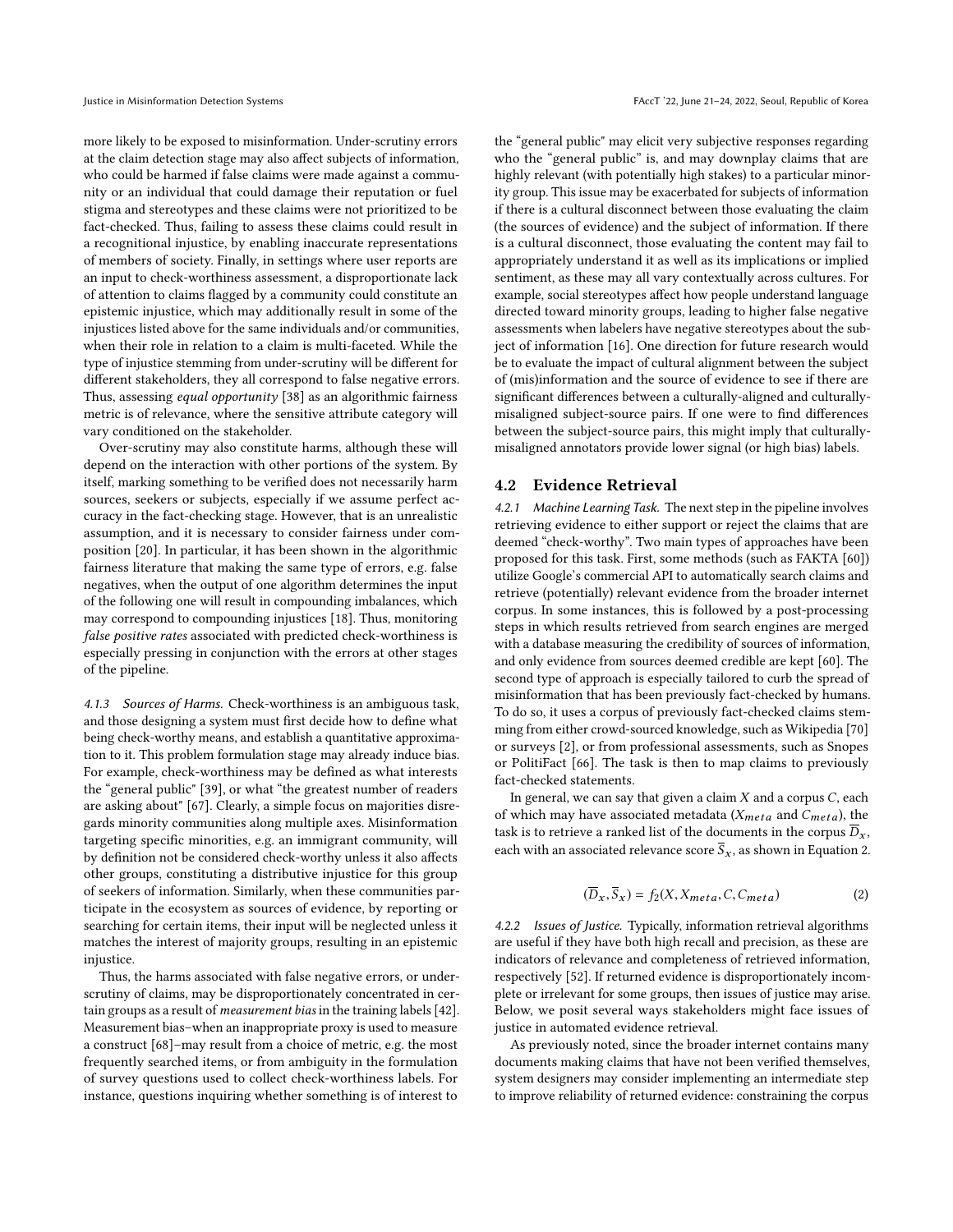of potential evidence to "trusted" sources, such as Wikipedia, Politi-Fact, or other verified bodies of knowledge. However, these trusted sources of evidence may not engage with or have knowledge of claims from all peoples, and could exhibit bias in which claims they have chosen to fact-check. This could result in irrelevant and/or incomplete evidence gathered at this stage in the pipeline. Measures of recall could thus be relevant for assessing harms to seekers of information and sources of evidence. Seekers of information could be harmed if the corpus is limited to trusted sources of evidence that do not attend to some groups and communities, yielding low recall of information relevant to them. For sources of evidence, this may constitute an epistemic injustice, as failing to include them in the corpus of "credible sources" unjustly diminishes its value and disregards the knowledge they have produced.

Harms may also stem from the use of commercial search engines to retrieve evidence (with or without the intermediate step previously mentioned). Commercial search engines may down-weight evidence from websites with little traffic or poor search engine optimization (SEO), yielding different rankings for sources with the same relevance  $S_x$  as a result of maximizing for another commercial metric (click-through rate, time spent per link). If websites containing relevant information to support or reject claims from marginalized communities appear lower in search results despite having the same relevancy, this may inadvertently reduce the relevancy or completeness for the returned corpus of evidence (C), which would again be reflected in recall metrics. This will constitute an epistemic injustice against sources of evidence by dismissing or discounting the information they produce in a way that does not hold an appropriate relationship to the quality of the information. Further, these issues may be exacerbated if only a relatively small corpus of potential evidence is kept after the claim is queried (e.g. first page of results) before document ranking and relevancy to the claim are determined through other means. Conversely, if websites that promote misleading evidence are ranked higher due to higher predicted engagement (i.e. "click-bait") rather than their relevance to the claim, this could render low precision in the evidence retrieval system. Such low precision metrics in relation to different types of information could potentially harm seekers and subjects of information; seekers could by affected through degraded fact-checking quality, while subjects could suffer recognitional injustices if false statements about them are encoded as part of a corpus treated as veridical.

4.2.3 Sources of Harms. Concerns over disparities in evidence retrieval are primarily grounded in properties of the current factchecking ecosystem [\[48\]](#page-10-37) and dynamics of the way information is gathered and disseminated on the web [\[7\]](#page-10-38). These may bias the composition of the corpus  $C$ , metadata regarding the corpus  $C_{meta}$ , or the proxies used to estimate  $(\overline{D}_x, \overline{S}_x)$ .

While professional fact-checkers tend to deliver gold-standard evidence, they are significantly concentrated in North America and Europe, especially when accounting for population [\[48\]](#page-10-37), as shown in Table [1.](#page-8-0) Therefore, due to historical bias in the data-generating process, there may be less previously fact-checked evidence available on the web for claims relevant to people from Asia, South America, and Africa. If claims regarding non-Western subjects of

information are fact-checked by a Western fact-checking organization, it will be examined from the perspective of Western experience and with a Western analytical framework [\[37\]](#page-10-39); this may induce a measurement bias related to the stance of the fact-checking organization, and the contextual information they may or may not have access to. For instance, consider the stance a highly reputable news agency, The New York Times, took towards the claim that Iraq possessed weapons of mass destruction. The newspaper famously published information stating that Iraq was in possession of weapons of mass destruction, only to, some time later, acknowledge their lack of integrity when interviewing sources of information. They said that their reporting was "eagerly confirmed by United States officials convinced of the need to intervene in Iraq." [\[22\]](#page-10-40)

Another highly regarded source of evidence that is widely incorporated into fact-checking systems is Wikipedia [\[70\]](#page-11-19). While the premise of Wikipedia as an open-source encyclopedic body may yield hopes of a lower bias environment that is collectively constructed, in an early version of English Wikipedia, only 0.04% of authors were responsible for the development (i.e. creation and related research) of over half the body of knowledge [\[7\]](#page-10-38). Thus, "the notion that it represents the wisdom of the overall crowd is an illusion" [p. 56]. This effect has been called an activity bias, and can impact the objectivity of open-source evidence if relevant groups do not contribute to the production of evidence. Furthermore, the amount of information available varies by subject and language. For instance, in a study comparing Polish and American Wikipedia articles about famous people, researchers noted that, "English language entries have more references and external links... They also tend to be longer than Polish language entries" [\[15\]](#page-10-41).

When search engines are used to retrieve information, learning bias affecting the information retrieval algorithms may in turn bias the evidence retrieval system in undesirable ways. For example, if the commercial search engine used to retrieve the documents has the goal of optimizing revenue, using this as a ranking of relevance could have detrimental effects that could disproportionately affect sources of evidence, as well as seekers and subjects of information.

Measurement bias may also emerge when relying on crowdsourced indicators of credibility. For example, FAKTA [\[60\]](#page-11-17) incorporates metadata  $(C_{meta})$  regarding the credibility of sources of evidence, which is ultimately used to algorithmically weight the stance of evidence towards a claim. The metadata is pulled from an existing, crowd-sourced database<sup>[4](#page-7-0)</sup> that contains ratings on roughly 4,300 sources of evidence. If credibility is determined by a majority group, sources of evidence that are reliable but unknown or mis-assessed by the majority group will have their evidence downweighted, even if the evidence is truthful and relevant to the claim. Future work should assess whether databases like this contain cultural biases in their assessment and composition of sources of evidence, which could bias  $(\overline{D}_x, \overline{S}_x)$ .

#### 4.3 Automated Verdict Generation

4.3.1 Machine Learning Task. After a claim has been determined to be "check-worthy" and relevant evidence has been gathered about the claim, the final phase involves generating a verdict regarding the claim. This is the most visible and consequential phase in the

<span id="page-7-0"></span><sup>4</sup>www.mediabiasfactcheck.com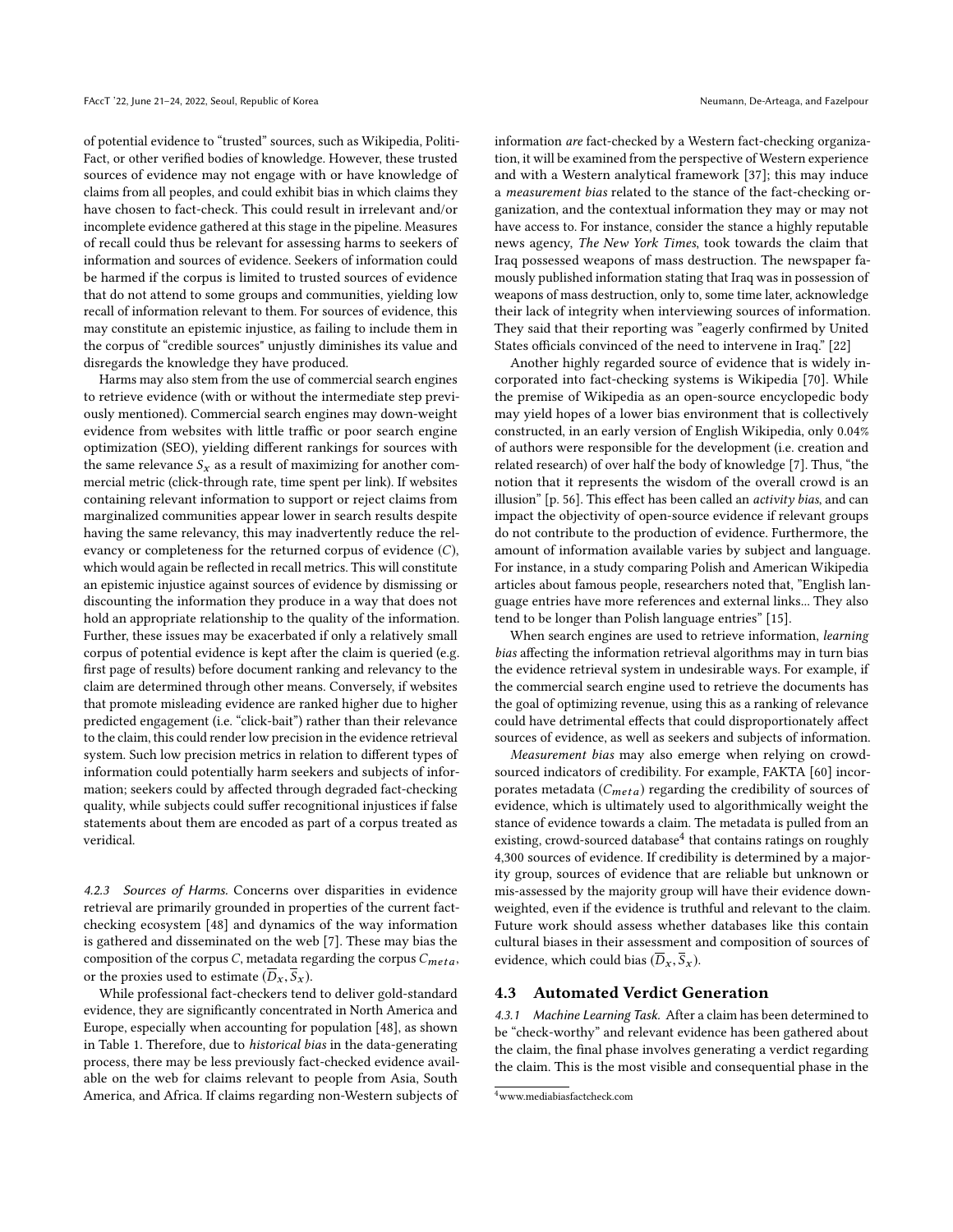<span id="page-8-0"></span>

| Continent     | Fact-Checking Organizations Population (Billions) |      | Fact-Checking Organizations Per Billion |
|---------------|---------------------------------------------------|------|-----------------------------------------|
| Africa        | 34                                                | 1.37 | 24.76                                   |
| Asia          | 87                                                | 4.68 | 18.59                                   |
| Australia     |                                                   | 0.04 | 119.05                                  |
| Europe        | 99                                                | 0.75 | 132.53                                  |
| North America | 81                                                | 0.60 | 135.91                                  |
| South America | 39                                                | 0.43 | 89.86                                   |

Table 1: This table shows the number of professional fact-checking organizations per billion population across 6 continents. The concentration of fact-checking organizations is roughly 7.3x higher in North America than in Asia when population is taken into account. (Source: [\[48\]](#page-10-37))

pipeline, as there is likely to be some significant action taken by the platform if a verdict is reached that the claim is false or misleading. Such systems may aim to provide labels visible to seekers of information, to assist with content moderation, or to provide decision support to human fact-checkers.

An important subtask that some have found relevant to generating a verdict is predicting the stance of each piece of relevant evidence towards the claim. In the standard version of this task, a document from the corpus C is probabilistically labeled (e.g. Supports, Against, Neither), depending on how it relates to the semantic representation of the claim  $X$ . For more information on this task, see Küçük and Can [\[46\]](#page-10-42). The predicted stance can then be viewed as metadata in relation to each evidence document, serving as input to a verdict generation algorithm. For example, FAKTA's end-to-end automated fact-detection system uses the stance and credibility of supporting pieces of evidence to yield a final prediction for the veracity of a claim [\[60\]](#page-11-17).

Other approaches have considered estimating the verdict of a claim without the need to retrieve supporting evidence. For example, Reis et al. [\[63\]](#page-11-21) construct semantic features extracted from the claim meant to capture subjectivity of language, features about the publisher of the claim meant to capture possible bias, as well as social media metadata surrounding the claim such as the number of likes and sharing patterns.

In a generalization of Vo and Lee [\[74\]](#page-11-20), the machine learning task can be formulated as follows:

$$
\overline{Y}_v = f_3(X, X_{meta}, C, C_{meta})
$$
\n(3)

In this equation, the verdict  $\overline{Y}_v$  is functionally related to the the semantic representation of claim  $X$ , metadata of the claim  $X_{meta}$ , a corpus of evidence  $C$ , and the metadata regarding the corpus  $C_{meta}$ , such as credibility and the predicted rank, relevance, and stance of each piece of evidence in relation to the claim. Naturally and as in the previous formulations, not all systems need to consider all inputs. The training data labels  $\overline{Y}_v$  could be collected from professional fact-checkers, such as Snopes or PolitiFact, or they could be crowd-sourced as well, as in Babaei et al. [\[5\]](#page-10-43) and Allen et al. [\[2\]](#page-10-35). If there is more than one observation per claim, the labels from multiple crowd-sourced or professional fact-checkers are aggregated in some way (e.g. the mean, median, or ideological difference) to create a composite "ground truth" label [\[5\]](#page-10-43).

4.3.2 Issues of Justice. Injustices to stakeholders occur when the predicted label  $\overline{Y}_{\upsilon}$  conflicts with the true, and potentially unobserved, label  $\overline{Y}_v$ . In the case of a *false negative*, in which no action (like labeling) is performed on potentially misleading information, significant harms are likely to be felt by seekers and subjects of information. As mentioned in Section [2,](#page-1-0) harms to seekers of misinformation are vast, and constitute broad threats to one's health, happiness, and societal institutions, especially if the misinformation is adversarial in nature (i.e. disinformation). Therefore, groups of seekers exposed to low quality information due to incorrect predictions face a distributive injustice of high quality of content moderation. Subjects of information, likewise, suffer recognitional injustice if their reputation is harmed by damaging and misleading information shared without a warning label, as seekers may interpret the claim to be true. This harm can be especially great to individual subjects of information in the court of public opinion. For instance, subjects of rumors spread on WhatsApp had their reputation damaged to such an extent that locals incorrectly thought they posed a grave threat, formed a mob, and murdered them [\[64\]](#page-11-25).

A false positive occurs when a moderation action is incorrectly taken against a claim made on a platform. When false positives are concentrated within some group of sources of information conditioned upon a particular sensitive attribute, this constitutes a participatory injustice. This is because the sources cannot contribute to or participate in the broader informational exchange at the same rate as others. If the action taken against the claim is to place a warning label on it, research has shown that this will reduce the credibility of the content [\[44\]](#page-10-44). Therefore, their credibility and capacity as a participant in the informational exchange has been unjustly diminished. Additionally, we can assume that a high rate of false positives will yield some reputational harm to the source of information, as their reputation might be damaged amongst their peers for sharing content that is routinely labeled as misleading. This harm would only be magnified if the source of information is also represented either expressly or contextually as the subject of information. For example, in the context of hate speech detection, a higher rate of false positives for posts in which a source of information discusses their identity of belonging to a disadvantaged group [\[19\]](#page-10-11) affects stakeholders in their roles as both sources and subjects. Additionally, similar in nature to the harms associated with false negatives, seekers of information may be damaged when an action is incorrectly taken against a claim, especially if the action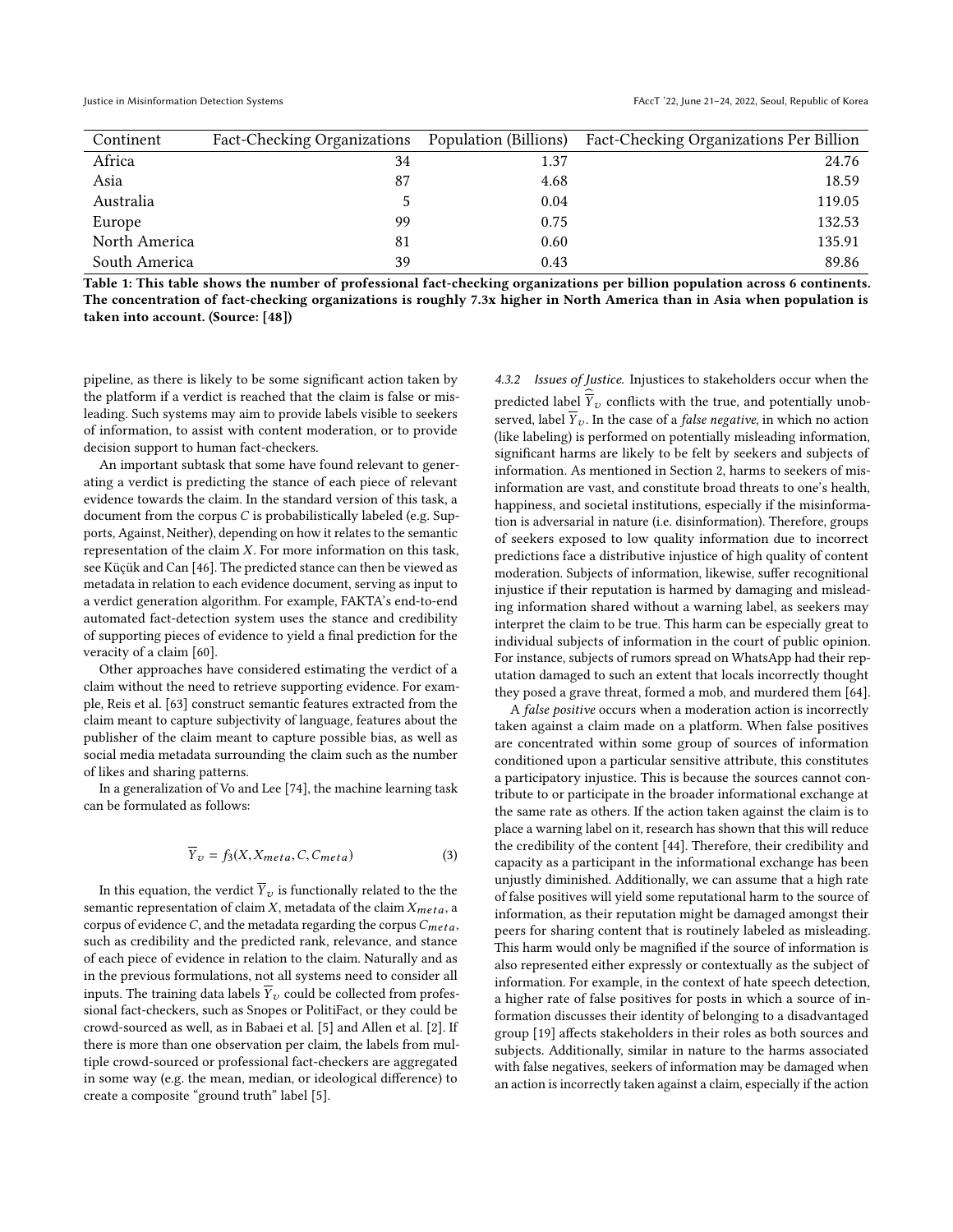in consideration involves removing the claim from the platform. Seekers have a right, fundamentally, to view legitimate information unhindered, and this could qualify as a distributive injustice to access to legitimate information.

4.3.3 Sources of Harms. Research related to biases in determining the veracity of claims has covered two main topics, both related to the "wisdom of crowds" in determining misinformation from crowdsourcing labels. It is worth noting that existing research in this space has only assessed bias in the labels themselves, often considering crowdworkers as potential fact-checkers rather than as sources of training data for algorithms. Ways in which these biases affect algorithmic predictions are yet to be studied in this domain.

One question that has been examined is whether obtaining labels from laypeople induces a measurement bias when determining what constitutes misinformation. Allen et al. [\[2\]](#page-10-35) find that, while individual laypeople do tend to show considerably more bias and inconsistency than experts, a relatively small, politically balanced crowd yields an average label that is highly correlated to the average label of a few professional fact-checkers. This seems to imply that, under the stated circumstances, the measurement bias in the training labels is mitigated if the set of labelers is balanced with respect to a sensitive attribute  $A =$  political affiliation. This finding suggests that there is wisdom in crowds, and provides a criteria for selecting the composition of layperson labeling teams. However, this research focuses largely on American political claims, so it is unclear whether a crowd of politically balanced laypeople maintain unbiased labels when the subject of information is non-Western or relatively unknown.

Another important question to address is whether aggregation bias exists when crowdsourced labels are averaged. In other words, does the crowd provide more signal beyond an "average perception of truth"? By comparing crowdsourced perceptions to labels generated from professional fact-checking websites (such as Snopes), researchers have proposed several new signal-rich measures of "perceptual difference" amongst the crowd [\[5\]](#page-10-43). For instance, they look at the marginal distributions of crowdsourced truth perceptions by political affiliation, which they refer to as "ideological mean perception bias" or IMPB. This is a promising step in assessing how differences between people affect their perceptions of truth in news. However, there may be differences in perceptions that extend beyond political ideology. Crucial to our study, this metric may be a useful way to compare perceptions of truth from groups of any protected attribute (race, gender, ethnicity, etc) to determine if there is a high level of disagreement between members of a particular group and professional fact checkers. If there are significant differences, the next logical step is to ask why this is the case. Does this group commonly encounter misinformation that has altered their perception? Or does this group have access to unique knowledge that gives them more expertise on a given topic than a general fact-checker? Some labelers may have epistemically advantaged standpoints [\[29\]](#page-10-45), and aggregation mechanisms such as majority voting may fail to represent their assessments [\[17\]](#page-10-46).

## 5 CONCLUSION

In this paper, we employed and extended the informational justice framework to appropriately consider justice in algorithmic misinformation detection from the perspective of four key stakeholders: seekers of information, sources of information, subjects of information, and sources of evidence. Grounded in notions of distributive, participatory, recognitional, and epistemic justice, we analyzed the harms that might impact various stakeholders if algorithmic errors fall disproportionately on any group with a shared sensitive attribute. Specifically, we conducted this analysis across the three (generalized) stages of the automated pipeline: (1) check-worthiness; (2) evidence retrieval; and (3) verdict prediction. We also put forth concrete ways to measure these harms in automated systems by drawing connections to widely used measures of algorithmic bias, and dissected potential sources of these biases.

In this work, the focus of our analysis has been the algorithmic prediction stages. However, downstream effects and dynamic human-algorithm interactions may yield novel concerns. For instance, a growing body of work has analyzed the effects of different interventions meant to curb misinformation [\[6,](#page-10-47) [35,](#page-10-48) [59\]](#page-11-26). Thus, considering algorithmic errors in conjunction with the psychological effects of different interventions may be of importance, especially as it concerns the design and deployment of explainable fact-checking systems.

A crucial challenge for algorithmic auditing of misinformation detection algorithms are the difficulties defining and labeling sensitive groups for the different stakeholders. In some cases, sources of information and/or evidence may have clear identities of belonging, e.g. when considering news media, Univision can be identified as Latinx media and Al Jazeera as a Middle Eastern source. Similarly, subjects of information can often be identified by leveraging computational linguistics to identify the subject of a claim when a group is explicitly mentioned in the claim. However, in some cases this is not straightforward and may have important ethical concerns associated with it [\[32\]](#page-10-49). For example, attempting to infer gender can result in harms to transgender individuals [\[36\]](#page-10-50).

In information ecosystems, justice is a multidimensional notion. The contributions presented in this paper provide a coherent framework for designers, policy makers and researchers to precisely articulate and identify the varied ways in which concerns about injustice can arise in algorithmic misinformation detection. In doing so, it offers guidance to efforts towards developing technical responses that counter the threat of misinformation in an equitable manner.

#### FUNDING ACKNOWLEDGMENT

This work was supported in part by Good Systems, a research grand challenge at the University of Texas at Austin, and by a Google AI Award for Inclusion Research.

## REFERENCES

<span id="page-9-0"></span>[1] Firoj Alam, Shaden Shaar, Alex Nikolov, Hamdy Mubarak, Giovanni Da San Martino, Ahmed Abdelali, Fahim Dalvi, Nadir Durrani, Hassan Sajjad, Kareem Darwish, and Preslav Nakov. 2020. Fighting the COVID-19 Infodemic: Modeling the Perspective of Journalists, Fact-Checkers, Social Media Platforms, Policy Makers, and the Society. CoRR abs/2005.00033 (2020). arXiv[:2005.00033 https:](https://arxiv.org/abs/2005.00033) [//arxiv.org/abs/2005.00033](https://arxiv.org/abs/2005.00033)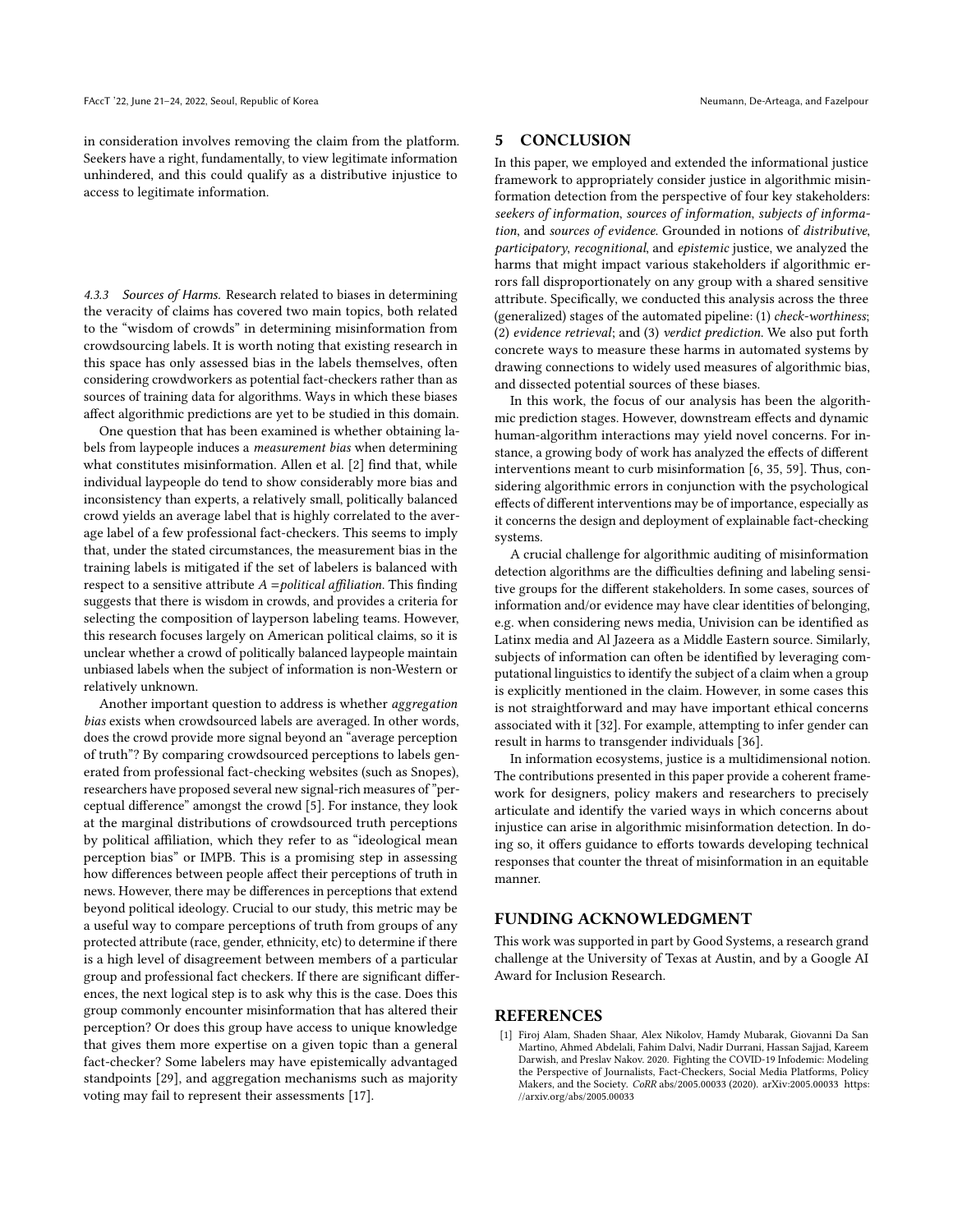- <span id="page-10-35"></span>[2] Jennifer N L Allen, Antonio A Arechar, Gordon Pennycook, and David G Rand. 2020. Scaling Up Fact-Checking Using the Wisdom of Crowds. (Oct 2020). <https://doi.org/10.31234/osf.io/9qdza>
- <span id="page-10-6"></span>[3] Julia Angwin, Jeff Larson, Surya Mattu, and Lauren Kirchner. 2016. Machine bias. ProPublica, May 23, 2016 (2016), 139–159.
- <span id="page-10-20"></span>[4] Julia Angwin and Madeleine Varner. 2017. Facebook enabled advertisers to reach 'Jew Haters'. ProPublica (Sept 2017). [https://www.propublica.org/article/](https://www.propublica.org/article/facebook-enabled-advertisers-to-reach-jew-haters) [facebook-enabled-advertisers-to-reach-jew-haters](https://www.propublica.org/article/facebook-enabled-advertisers-to-reach-jew-haters)
- <span id="page-10-43"></span>[5] Mahmoudreza Babaei, Juhi Kulshrestha, Abhijnan Chakraborty, Elissa M. Redmiles, Meeyoung Cha, and Krishna P. Gummadi. 2021. Analyzing Biases in Perception of Truth in News Stories and Their Implications for Fact Checking. IEEE Transactions on Computational Social Systems (2021), 1–12. [https:](https://doi.org/10.1109/TCSS.2021.3096038) [//doi.org/10.1109/TCSS.2021.3096038](https://doi.org/10.1109/TCSS.2021.3096038)
- <span id="page-10-47"></span>[6] Sumitra Badrinathan. 2021. Educative interventions to combat misinformation: Evidence from a field experiment in India. American Political Science Review 115, 4 (2021), 1325–1341.
- <span id="page-10-38"></span>[7] Ricardo Baeza-Yates. 2018. Bias on the Web. Commun. ACM 61, 6 (may 2018), 54–61.<https://doi.org/10.1145/3209581>
- <span id="page-10-10"></span>[8] Michele Banko, Brendon MacKeen, and Laurie Ray. 2020. A unified taxonomy of harmful content. In Proceedings of the fourth workshop on online abuse and harms. 125–137.
- <span id="page-10-8"></span>[9] Solon Barocas, Kate Crawford, Aaron Shapiro, and Hanna Wallach. 2017. The problem with bias: Allocative versus representational harms in machine learning. In 9th Annual Conference of the Special Interest Group for Computing, Information and Society.
- <span id="page-10-2"></span>[10] Solon Barocas and Andrew D Selbst. 2016. Big data's disparate impact. Calif. L. Rev. 104 (2016), 671.
- <span id="page-10-23"></span>[11] Alberto Barrón-Cedeño, Tamer Elsayed, Preslav Nakov, Giovanni Da San Martino, Maram Hasanain, Reem Suwaileh, Fatima Haouari, Nikolay Babulkov, Bayan Hamdan, Alex Nikolov, Shaden Shaar, and Zien Sheikh Ali. 2020. Overview of CheckThat 2020: Automatic Identification and Verification of Claims in Social Media. CoRR abs/2007.07997 (2020). arXiv[:2007.07997 https://arxiv.org/abs/2007.](https://arxiv.org/abs/2007.07997) [07997](https://arxiv.org/abs/2007.07997)
- <span id="page-10-19"></span>[12] David M Beskow and Kathleen M Carley. 2019. Social cybersecurity: an emerging national security requirement. Technical Report. Carnegie Mellon University Pittsburgh United States.
- <span id="page-10-9"></span>[13] Su Lin Blodgett, Solon Barocas, Hal Daumé III, and Hanna Wallach. 2020. Language (technology) is power: A critical survey of" bias" in nlp. arXiv preprint arXiv:2005.14050 (2020).
- <span id="page-10-18"></span>[14] Gillian Bolsover and Philip Howard. 2017. Computational Propaganda and Political Big Data: Moving Toward a More Critical Research Agenda. Big Data 5, 4 (2017), 273–276.<https://doi.org/10.1089/big.2017.29024.cpr> arXiv[:https://doi.org/10.1089/big.2017.29024.cpr](https://arxiv.org/abs/https://doi.org/10.1089/big.2017.29024.cpr) PMID: 29235917.
- <span id="page-10-41"></span>[15] Ewa S. Callahan and Susan C. Herring. 2011. Cultural bias in Wikipedia content on famous persons. Journal of the American Society for Information Science and Technology 62, 10 (2011), 1899–1915.<https://doi.org/10.1002/asi.21577> arXiv[:https://onlinelibrary.wiley.com/doi/pdf/10.1002/asi.21577](https://arxiv.org/abs/https://onlinelibrary.wiley.com/doi/pdf/10.1002/asi.21577)
- <span id="page-10-34"></span>[16] Aida Mostafazadeh Davani, Mohammad Atari, Brendan Kennedy, and Morteza Dehghani. 2021. Hate speech classifiers learn human-like social stereotypes. arXiv preprint arXiv:2110.14839 (2021).
- <span id="page-10-46"></span>[17] Aida Mostafazadeh Davani, Mark Díaz, and Vinodkumar Prabhakaran. 2021. Dealing with disagreements: Looking beyond the majority vote in subjective annotations. arXiv preprint arXiv:2110.05719 (2021).
- <span id="page-10-7"></span>[18] Maria De-Arteaga, Alexey Romanov, Hanna Wallach, Jennifer Chayes, Christian Borgs, Alexandra Chouldechova, Sahin Geyik, Krishnaram Kenthapadi, and Adam Tauman Kalai. 2019. Bias in bios: A case study of semantic representation bias in a high-stakes setting. In proceedings of the Conference on Fairness, Accountability, and Transparency. 120–128.
- <span id="page-10-11"></span>[19] Lucas Dixon, John Li, Jeffrey Sorensen, Nithum Thain, and Lucy Vasserman. 2018. Measuring and mitigating unintended bias in text classification. In Proceedings of the 2018 AAAI/ACM Conference on AI, Ethics, and Society. 67–73.
- <span id="page-10-32"></span>[20] Cynthia Dwork and Christina Ilvento. 2018. Fairness under composition. arXiv preprint arXiv:1806.06122 (2018).
- <span id="page-10-27"></span>[21] Nima Ebadi, Mohsen Jozani, Kim-Kwang Raymond Choo, and Paul Rad. 2021. A Memory Network Information Retrieval Model for Identification of News Misinformation. IEEE Transactions on Big Data (2021), 1–1. [https://doi.org/10.](https://doi.org/10.1109/TBDATA.2020.3048961) [1109/TBDATA.2020.3048961](https://doi.org/10.1109/TBDATA.2020.3048961)
- <span id="page-10-40"></span>[22] NY Times Editors. 2004. FROM THE EDITORS; The Times and Iraq. New York Times (May 2004). [https://www.nytimes.com/2004/05/26/world/from-the](https://www.nytimes.com/2004/05/26/world/from-the-editors-the-times-and-iraq.html)[editors-the-times-and-iraq.html](https://www.nytimes.com/2004/05/26/world/from-the-editors-the-times-and-iraq.html)
- <span id="page-10-15"></span>[23] Sarah Ellison and Elahe Izadi. 2021. 'Definitely not the results we want': Facebook staff lamented 'perverse incentives' for Media. The Washington Post (Oct 2021). [https://www.washingtonpost.com/business/2021/10/26/conservative](https://www.washingtonpost.com/business/2021/10/26/conservative-media-misinformation-facebook/)[media-misinformation-facebook/](https://www.washingtonpost.com/business/2021/10/26/conservative-media-misinformation-facebook/)
- <span id="page-10-29"></span>[24] Jon Elster. 1992. Local justice: How institutions allocate scarce goods and necessary burdens. Russell Sage Foundation.
- <span id="page-10-4"></span>[25] Virginia Eubanks. 2018. Automating inequality: How high-tech tools profile, police, and punish the poor. St. Martin's Press.
- <span id="page-10-21"></span>[26] Facebook. 2020. Here's how we're using AI to help detect misinformation. [https://ai.facebook.com/blog/heres-how-were-using-ai-to-help-detect](https://ai.facebook.com/blog/heres-how-were-using-ai-to-help-detect-misinformation/)[misinformation/](https://ai.facebook.com/blog/heres-how-were-using-ai-to-help-detect-misinformation/)
- <span id="page-10-1"></span>[27] Facebook. 2021. Community Standards Enforcement. Transparency Center (Jun 2021). [https://transparency.fb.com/data/community-standards-enforcement/](https://transparency.fb.com/data/community-standards-enforcement/fake-accounts/facebook/#content-actioned) [fake-accounts/facebook/#content-actioned](https://transparency.fb.com/data/community-standards-enforcement/fake-accounts/facebook/#content-actioned)
- <span id="page-10-3"></span>[28] Sina Fazelpour and David Danks. 2021. Algorithmic bias: Senses, sources, solutions. Philosophy Compass 16, 8 (2021), e12760.
- <span id="page-10-45"></span>[29] Sina Fazelpour and Maria De-Arteaga. 2021. Diversity in Sociotechnical Machine Learning Systems. arXiv preprint arXiv:2107.09163 (2021).
- <span id="page-10-30"></span>[30] Miranda Fricker. 2007. Epistemic injustice: Power and the ethics of knowing. Oxford University Press.
- <span id="page-10-24"></span>[31] Jie Gao, Sooji Han, Xingyi Song, and Fabio Ciravegna. 2020. RP-DNN: A Tweet level propagation context based deep neural networks for early rumor detection in Social Media. arXiv[:2002.12683](https://arxiv.org/abs/2002.12683) [cs.SI]
- <span id="page-10-49"></span>[32] Avijit Ghosh, Ritam Dutt, and Christo Wilson. 2021. When Fair Ranking Meets Uncertain Inference. arXiv preprint arXiv:2105.02091 (2021).
- <span id="page-10-14"></span>[33] Tarleton Gillespie. 2021. Custodians of the internet: Platforms, content moderation, and the hidden decisions that shape social media. Yale University Press.
- <span id="page-10-22"></span>[34] Zhijiang Guo, Michael Sejr Schlichtkrull, and Andreas Vlachos. 2021. A Survey on Automated Fact-Checking. CoRR abs/2108.11896 (2021). arXiv[:2108.11896](https://arxiv.org/abs/2108.11896) <https://arxiv.org/abs/2108.11896>
- <span id="page-10-48"></span>[35] Michael Hameleers. 2022. Separating truth from lies: comparing the effects of news media literacy interventions and fact-checkers in response to political misinformation in the US and Netherlands. Information, Communication & Society 25, 1 (2022), 110–126.<https://doi.org/10.1080/1369118X.2020.1764603> arXiv[:https://doi.org/10.1080/1369118X.2020.1764603](https://arxiv.org/abs/https://doi.org/10.1080/1369118X.2020.1764603)
- <span id="page-10-50"></span>[36] Foad Hamidi, Morgan Klaus Scheuerman, and Stacy M. Branham. 2018. Gender recognition or gender reductionism? The social implications of embedded gender recognition systems. In CHI.
- <span id="page-10-39"></span>[37] Thomas Hanitzsch. 2019. Journalism studies still needs to fix Western bias. Journalism 20, 1 (2019), 214–217.<https://doi.org/10.1177/1464884918807353> arXiv[:https://doi.org/10.1177/1464884918807353](https://arxiv.org/abs/https://doi.org/10.1177/1464884918807353)
- <span id="page-10-31"></span>[38] Moritz Hardt, Eric Price, and Nati Srebro. 2016. Equality of opportunity in supervised learning. Advances in neural information processing systems 29 (2016), 3315–3323.
- <span id="page-10-25"></span>[39] Naeemul Hassan, Fatma Arslan, Chengkai Li, and Mark Tremayne. 2017. Toward Automated Fact-Checking: Detecting Check-Worthy Factual Claims by Claim-Buster (KDD '17). Association for Computing Machinery, New York, NY, USA, 1803–1812.<https://doi.org/10.1145/3097983.3098131>
- <span id="page-10-5"></span>[40] Deborah Hellman. 2021. Big Data and Compounding Injustice. Journal of Moral Philosophy, forthcoming, Virginia Public Law and Legal Theory Research Paper 2021-27 (2021).
- <span id="page-10-16"></span>[41] Ganesh Iyer, David Soberman, and J. Miguel Villas-Boas. 2005. The Targeting of Advertising. Marketing Science 24, 3 (2005), 461–476. [https://doi.org/10.1287/](https://doi.org/10.1287/mksc.1050.0117) [mksc.1050.0117](https://doi.org/10.1287/mksc.1050.0117) arXiv[:https://doi.org/10.1287/mksc.1050.0117](https://arxiv.org/abs/https://doi.org/10.1287/mksc.1050.0117)
- <span id="page-10-33"></span>[42] Abigail Z Jacobs and Hanna Wallach. 2021. Measurement and fairness. In Proceedings of the 2021 ACM Conference on Fairness, Accountability, and Transparency. 375–385.
- <span id="page-10-17"></span>[43] Johannes Knoll. 2016. Advertising in social media: a review of empirical evidence. International Journal of Advertising 35, 2 (2016), 266–300. [https://doi.org/10.1080/](https://doi.org/10.1080/02650487.2015.1021898) [02650487.2015.1021898](https://doi.org/10.1080/02650487.2015.1021898) arXiv[:https://doi.org/10.1080/02650487.2015.1021898](https://arxiv.org/abs/https://doi.org/10.1080/02650487.2015.1021898)
- <span id="page-10-44"></span>[44] Timo Koch, Lena Frischlich, and Eva Lermer. 2021. The Effects of Warning Labels and Social Endorsement Cues on Credibility Perceptions of and Engagement Intentions with Fake News. (Jun 2021).<https://doi.org/10.31234/osf.io/fw3zq>
- <span id="page-10-26"></span>[45] Lev Konstantinovskiy, Oliver Price, Mevan Babakar, and Arkaitz Zubiaga. 2020. Towards Automated Factchecking: Developing an Annotation Schema and Benchmark for Consistent Automated Claim Detection. (2020). arXiv[:1809.08193](https://arxiv.org/abs/1809.08193) [cs.CL]
- <span id="page-10-42"></span>[46] Dilek Küçük and Fazli Can. 2020. Stance Detection: A Survey. ACM Comput. Surv. 53, 1, Article 12 (feb 2020), 37 pages.<https://doi.org/10.1145/3369026>
- <span id="page-10-13"></span>[47] Salla-Maaria Laaksonen, Jesse Haapoja, Teemu Kinnunen, Matti Nelimarkka, and Reeta Pöyhtäri. 2020. The datafication of hate: expectations and challenges in automated hate speech monitoring. Frontiers in big Data 3 (2020), 3.
- <span id="page-10-37"></span>[48] Duke Reporters' Lab. 2016. Fact-checking Organizations. (Oct 2016). [https:](https://reporterslab.org/fact-checking/#) [//reporterslab.org/fact-checking/#](https://reporterslab.org/fact-checking/#)
- <span id="page-10-28"></span>Nayeon Lee, Chien-Sheng Wu, and Pascale Fung. 2018. Improving Large-Scale Fact-Checking using Decomposable Attention Models and Lexical Tagging. (Oct.- Nov. 2018), 1133–1138.<https://doi.org/10.18653/v1/D18-1143>
- <span id="page-10-0"></span>[50] Rachel Lerman and Heather Kelly. 2020. Facebook says it labeled 180 million debunked posts ahead of the election. The Washington Post (Nov 2020). [https://www.washingtonpost.com/technology/2020/11/19/facebook](https://www.washingtonpost.com/technology/2020/11/19/facebook-election-warning-labels/)[election-warning-labels/](https://www.washingtonpost.com/technology/2020/11/19/facebook-election-warning-labels/)
- <span id="page-10-12"></span>[51] Kosisochukwu Madukwe, Xiaoying Gao, and Bing Xue. 2020. In data we trust: A critical analysis of hate speech detection datasets. In Proceedings of the Fourth Workshop on Online Abuse and Harms. 150–161.
- <span id="page-10-36"></span>[52] Christopher Manning. 2008. Introduction to information retrieval. Cambridge University Press, New York.